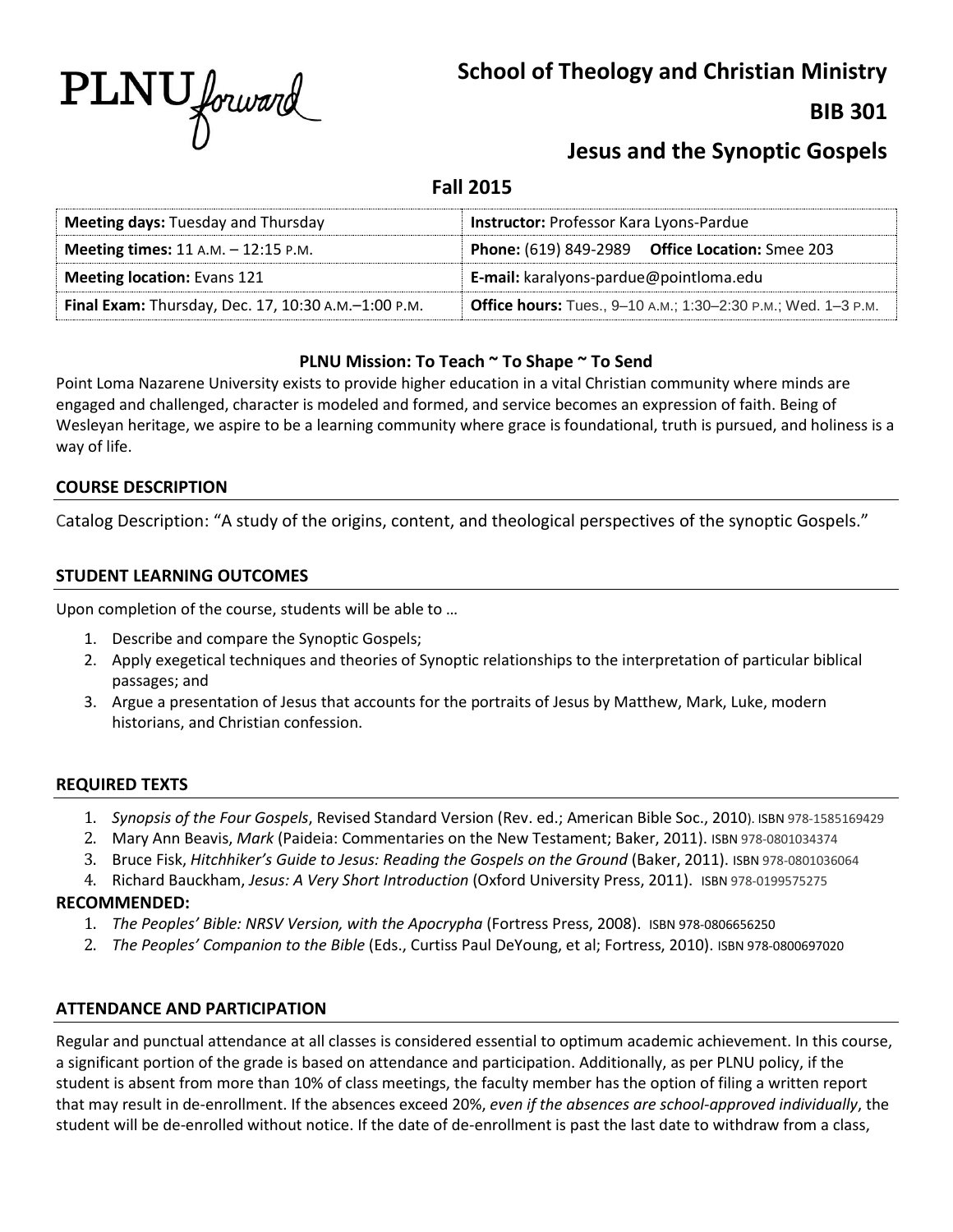the student will be assigned a grade of W or WF consistent with university policy in the grading section of the catalog. Se[e Academic Policies](http://www.pointloma.edu/experience/academics/catalogs/undergraduate-catalog/point-loma-education/academic-policies) in the undergrad student catalog.

## **INCOMPLETES AND LATE ASSIGNMENTS**

All assignments are to be submitted/turned in by the beginning of the class session when they are due, as indicated by the schedule below.

### **ACADEMIC DISHONESTY (i.e., cheating or plagiarism)**

The university catalog spells out at great length the actions that constitute a breach of [Academic](http://catalog.pointloma.edu/content.php?catoid=8&navoid=864%23Academic_Honesty) Honesty (See Academic [Honesty\)](http://catalog.pointloma.edu/content.php?catoid=8&navoid=864%23Academic_Honesty). These include cheating, plagiarism, falsification, aiding academic dishonesty, and malicious intent. The PLNU catalog includes lengthy descriptions of each, which each student should read for greater understanding. The infractions and stated response policy of the university is the policy of this professor: an incident of academic dishonesty will result in failure of the assignment (at minimum) and possibly failure of the course. *Dr. Lyons-Pardue believes when a student commits academic dishonesty—cheating or plagiarizing—he/she insults the professor and betrays his/her peers. Worse damage is done to the student's own character and education. The professor may pursue the highest penalties for the offense.*

#### **INCLUSIVE LANGUAGE**

The School of Theology and Christian Ministry is committed to the equality of women and men. Recognizing that people have often used the English language in ways that imply the exclusion or inferiority of women, the school urges students, faculty, and staff to avoid sexist language in public discourse, in classroom discussion, and in their writings. Thus, terms like "man" or "mankind" or the pronoun "he," should not be used to refer to all humans. Instead "humanity," "humans," and "he or she" better acknowledge women as full persons.

#### **ACADEMIC ACCOMMODATIONS**

While all students are expected to meet the minimum academic standards for completion of this course as established by the instructor, students with disabilities may require academic accommodations. Once the student has filed with the [Disability Resource Center](http://www.pointloma.edu/experience/offices/administrative-offices/academic-advising-office/disability-resource-center) (DRC), and has spoken to the professor, the instructor will follow the accommodations that the DRC recommends for the student. For more information, see [Academic Policies](http://www.pointloma.edu/experience/academics/catalogs/undergraduate-catalog/point-loma-education/academic-policies) in the undergrad student catalog.

#### **FERPA POLICY**

In compliance with federal law, neither PLNU student ID nor social security number should be used in publicly posted grades or returned sets of assignments without student written permission. This class will meet the federal requirements by distributing all grades and papers individually. Also in compliance with FERPA, you will be the only person given information about your progress in this class unless you have designated others to receive it in the "Information Release" section of the student portal. Se[e Policy Statements](http://www.pointloma.edu/experience/academics/catalogs/undergraduate-catalog/policy-statements) in the undergrad student catalog.

#### **FINAL EXAMINATION POLICY**

This course's final exam is scheduled for **Thursday, December 17, 10:30 A.M.–1:00 P.M.** (See the [Class Schedules](http://www.pointloma.edu/experience/academics/class-schedules) site.) Absolutely no requests for early examinations or alternative days will be approved.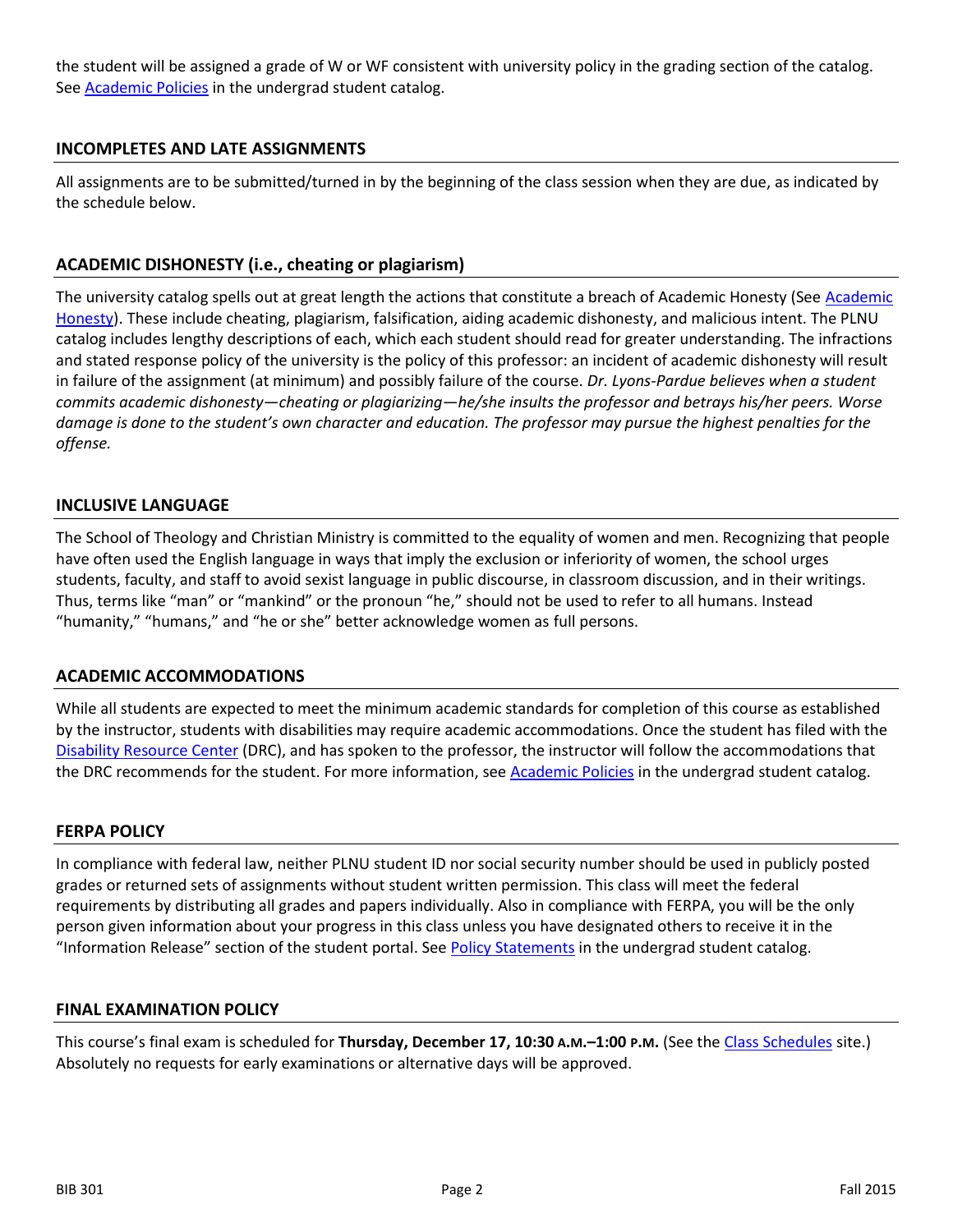## **USE OF TECHNOLOGY**

Students are encouraged to use technology, especially the Canvas site, for learning and communication outside of class. *In class, however, the professor has banned the use of electronic devices*, except by permission or in the case of specific need. (Please speak to Dr. Lyons-Pardue if you require a laptop for learning purposes and we can make adjustments.) For the sake of optimal student learning, knowing well the distractions available with just one click, laptops, iPads, and any mobile phones are banned during class. Your brain thanks you (as do your fellow students & professor & grade).

#### **ASSESSMENT AND GRADING**

This course will be graded on a 1,000-point scale. The following are the grading categories and point-values:

| <b>Assessment Item</b>                                 | % of Total GRADE   |  |
|--------------------------------------------------------|--------------------|--|
| Class Attendance                                       | $10% = 100$ points |  |
| <b>Reading Comprehension Checks</b>                    | $20% = 200$ points |  |
| "Who Is Jesus?" 2-part project                         | $10% = 100$ points |  |
| Dictionary Abstract                                    | $5% = 50$ points   |  |
| <b>Exegetical Work Mini-Projects</b>                   | $25% = 250$ points |  |
| <b>Exegetical Summary Paper</b>                        | $10% = 100$ points |  |
| Final Interpretive Project (sermon, song, Bible Study) | $20% = 150$ points |  |

**Class Attendance** is worth 10% of the student's total grade. This may seem like "fluff points," but is awarded based on the conviction that the class functions best when all students are present and contributing. (Two tardy arrivals will be considered an absence.)

Perfect attendance = 100 pts; 2 absences (or equivalent) = 90 pts; 3 absences = 60 pts; 4 absences = 20 pts;  $\leq$  5 absences = 0 pts (See attendance policy.)

**Reading Comprehension Checks** assess reading in two ways, Discussion Questions and Engagement. *Fulfills Outcomes #1-3.*

- a. The timely submission of **Discussion Questions** over the week's all-class assigned readings every week by midnight on the Monday night before class (i.e., 12:00 a.m. Tuesday) via Canvas. (See course schedule below.) The student must submit at least 2 discussion questions each week that the Discussion Board is assigned. The quality of the questions—that is, their representation of thorough reading and awareness of significant interpretive issues—will determine half of the student's score in this category.
- b. Proof of thoughtful **Engagement** with key concepts from discussion and reading will be assessed based on in-class discussion. Students should engage substantively, with reference to assigned readings and biblical texts, respecting fellow students' varying levels of prior preparation *and* refraining from dominating class discussion. Students are encouraged to ask clarifying questions, which will count toward engagement and ensure that in-class discussion is beneficial to all students. \*\*For students who are not verbal processors or fail to engage in conversation in a particular week, a 700-word reflection paper (of substantive content, covering at least 3 peer questions, and citing readings) can substitute for the week's in-class discussion.
	- i. While writing a reflection paper is an acceptable way to earn Engagement points, the class itself relies on student discussion. If widespread participation becomes a problem, the professor reserves the right to call on students at random.

The **"Who Is Jesus?" Group/Individual Project** will consist of two parts. The first will be a group exercise in the first or second week of class. Students will work together to describe Jesus in one page. On the last day of class, after a semester spent closely reading the Synoptic Gospels and inquiring into the person of Jesus, each student will submit a new, expanded (~800-word) statement of her/his perspective on Jesus, making note of new insights. *Fulfills Outcome #3.*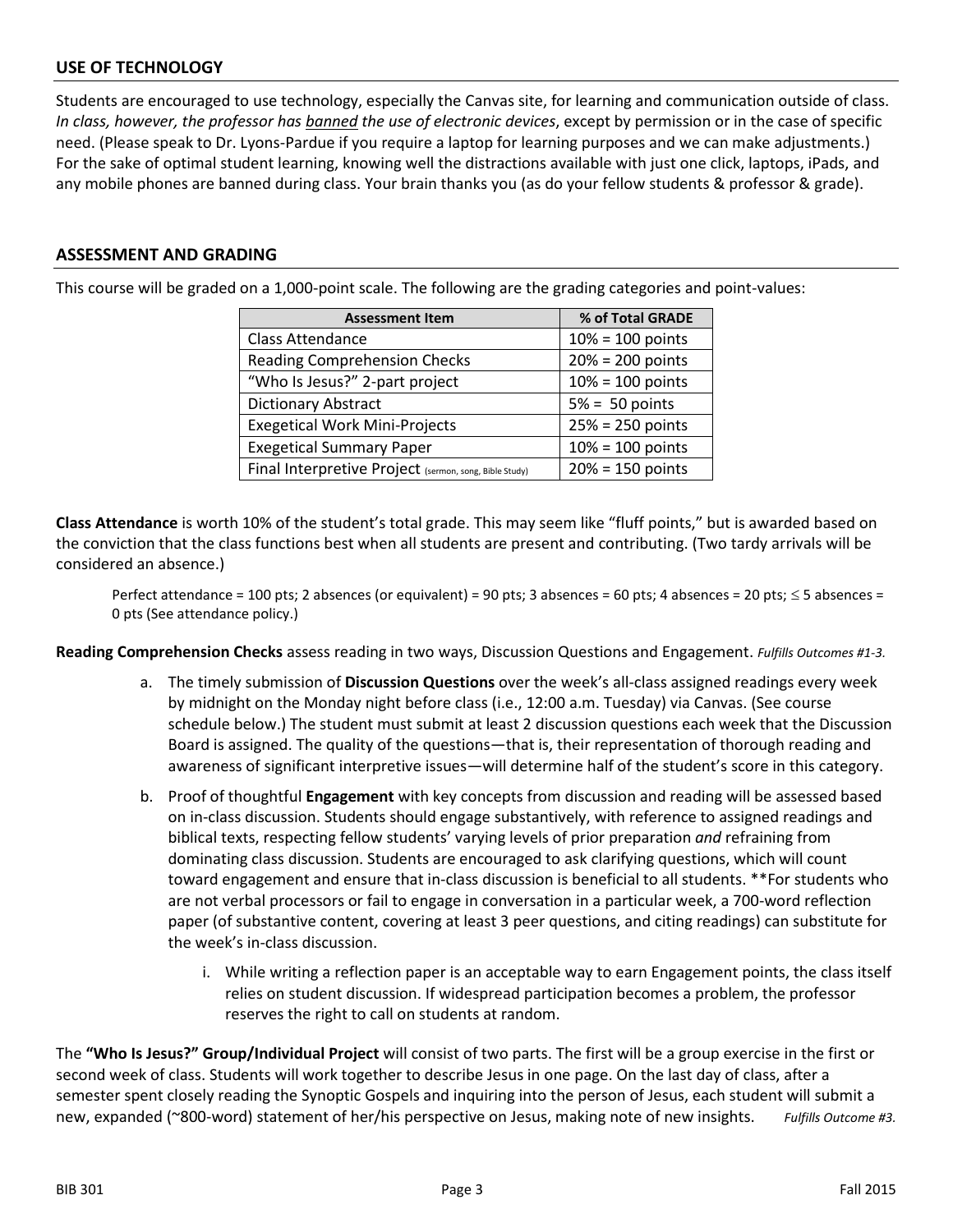**Dictionary Article Abstract and Presentation** (50 pts): From a list of instructor-approved options, the student will select one topic (with an assigned presentation/due date). Summarize the article topic in 250-300 words based on research in the *specified* Bible Dictionary. (An example will be provided on Canvas.) The student must make copies of his/her abstract for each class member and the professor. Half of the assignment (25 pts) will be based on the quality and comprehensibility of the in-class presentation (3-5 minutes). The remaining 25 points are based on the submitted abstract; including the quality of writing, accuracy, and selection of additional salient information for presentation. This ongoing learning exercise serves to introduce a diverse body of scholarly topics and literature to the class, while holding each student responsible for educating her classmates. The articles will represent a range of views and should not be confused with the opinion of the instructor. Each student must present summaries in class that will enrich the education of his/her fellow students and contribute to a rich compendium of resources for studying the Synoptic Gospels. *Remember that a report or summary is not a line-by-line paraphrase or condensation of the original.* Instead, by summarizing in your own words and presenting the information according to your assessment, you can demonstrate your own analysis of the original. *Fulfills Outcomes #1-2.*

**Exegetical Work Mini-Projects** will consist of 250 possible points and will each treat the same, student-selected passage (see Calendar below). These mini-projects form the basis of the student's Exegetical Summary Paper (see below).

- 1) **Boundaries and Literary Context Mini-Project** (50 pts): This paper will explain the student's passage selection (submitted previously and based on the professor's approval), the selection's delimitations (inclusive verses) and rationale, as well as examine the literary context of the selected passage. *Fulfills Outcome #2.*
- 2) **Translation and Word Meanings Mini-Project** (50 pts): This project will result in the student's translation of the passage (either from Greek or based on a variety of comparative English translations). Another subject under investigation is the theologically- and interpretively-significant terms. Students will (with the instructor's prior assistance) identify and research the usage and meaning range of 2-3 terms using appropriate Concordances, Lexicons, and Bible Dictionaries. *Fulfills Outcomes #1-2.*
- 3) **Synoptic Comparison Mini-Project** (50 pts): This paper will describe and reflect on the parallel passage(s) in other Gospels. The multi-faceted differences and similarities require explanation. Finally, the student must reflect on the impact of the differences on the story and the main message of the *parallel* text(s). *Fulfills Outcome #1.*
- 4) **Historical Issues Mini-Project** (50 pts): This paper will explore relevant historical matters informing the selected passage. It is vital not to take one's historical location as universal. Thus, this project will allow students to survey accessible and applicable resources (Bible Dictionaries and Commentaries) to gain a broader historical context for at least one broad issue (provenance/audience/date/textual-critical status of the Gospel) and one specific matter (e.g., Jewish marriage practices, Roman temples, ancient agricultural practices) of historical significance. *Fulfills Outcome #2.*
- 5) **Message, Narrative, and Theological Significance Mini-Project** (50 pts): The student will synthesize and analyze the main message, narrative structure, and impact of this passage within the context of the larger Gospel. Finally, s/he will discuss relevant theological themes and, plainly, what this passage tells believers about Jesus. *Fulfills Outcomes #1-3.*

The **Exegetical Summary Paper** (worth 100 pts) is a tightly-structured, *revised*, and *expanded* (as needed) compilation of the above mini-projects. Responding to the professor's feedback and suggestions, students will merge these disparate analyses into a strong start at a classic, written staple in Biblical Studies: an exegetical paper. The full exegetical paper (usually consisting of verse-by-verse treatment of a passage) is not required for this course. However, by piecing together and improving the work completed across the semester, students will gain a solid understand of the exegetical process. These Exegetical Summary Papers will add one concluding section: one that explains how this groundwork undergirds and supports the creative exegetical work we are calling the Final Interpretive Project (see below). *Fulfills Outcomes #1-3.*

The **Final Interpretive Project** (200 pts) relies on the creative integration of the careful exegetical learning expressed in the Mini-Projects and the Exegetical Summary. It can take the form of an Illustrated Children's Book, a Sermon (video and manuscript), a performance (Screenplay and video), a song (with musical and lyrical components), a Bible Study (including fleshed out leader's guide and group discussion prompts). As creativity is encouraged, the student is welcome to pitch a different idea and/or some alteration an above item, depending on instructor approval. For the Final Interpretive Project, 10% of the grade (20 pts) will be based on the presentation of this final project (or a portion thereof) during the course's final exam time (**Thursday, December 17, 10:30 A.M.–1:00 P.M.**) *Fulfills Outcomes #1 and 3.*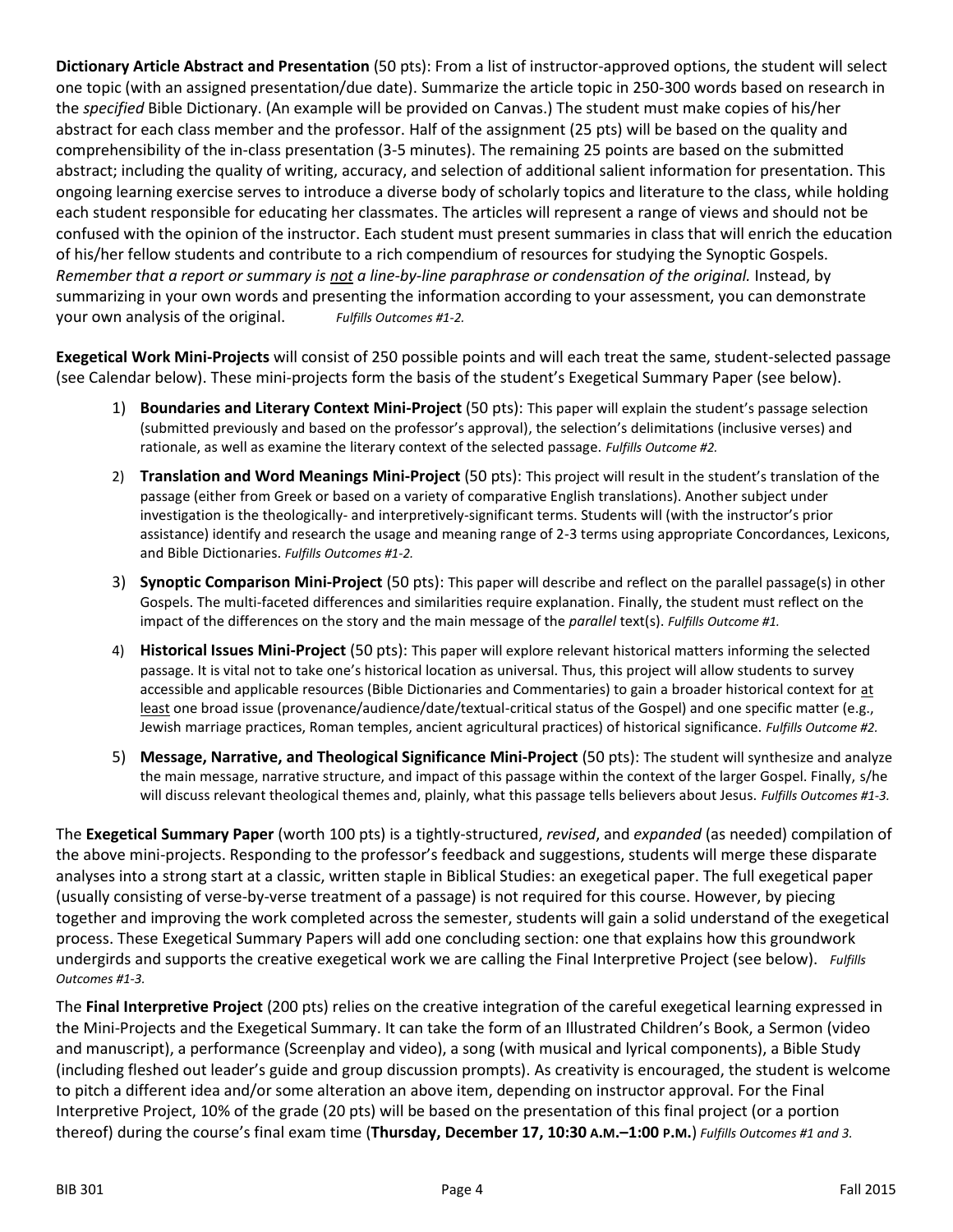Symbol Guide: > All-Class Reading Due *Have read* by class time Tues. Significant schedule alterations in red.

Discussion Questions *Posted to Canvas* by midnight Mon (=12a.m. Tues)

**Writing Assignments Due** *Usually due Thursday at start of class* (see comments on each)

| Wk           | <b>Date</b>          | <b>Assignments</b>                                                                                                              | <b>WEEKLY TOPIC</b>                    |
|--------------|----------------------|---------------------------------------------------------------------------------------------------------------------------------|----------------------------------------|
|              | Thurs, Sept. 3       |                                                                                                                                 | <b>WHO IS JESUS?</b>                   |
| 1            |                      |                                                                                                                                 | <b>INTRODUCTION TO</b><br><b>CLASS</b> |
|              | Tues, Sept. 8        |                                                                                                                                 |                                        |
|              | Thurs, Sept. 10      | ≻Gospel According to Mark (Read in one sitting)<br>$\triangleright$ Reread Mark chs. 1-3                                        | <b>MARK</b>                            |
| $\mathbf{2}$ |                      | Beavis, Mark PAIDEIA commentary (pp. 3-73)                                                                                      | <b>WHAT IS A GOSPEL?</b>               |
|              |                      | 2 Discussion Questions due (12:00 a.m. Tues.)                                                                                   |                                        |
|              |                      | Thursday in class: □ Part 1: "Who Is Jesus?" Group Paper                                                                        |                                        |
|              | Tues, Sept. 15       | For Tuesday:                                                                                                                    | <b>SYNOPTIC GOSPELS</b>                |
| 3            | Thurs, Sept. 17      | Sospel According to Matthew (Read in 2-3 sittings)<br>For Thursday:                                                             |                                        |
|              |                      | Sospel According to Luke (Read in 2-3 sittings)                                                                                 |                                        |
|              | Tues, Sept. 22       | $\triangleright$ Mark chs. 4-8                                                                                                  | <b>MARK</b>                            |
| 4            | Thurs, Sept. 24      | Beavis, Mark PAIDEIA commentary (pp. 74-134)                                                                                    | <b>PARABLES</b>                        |
|              |                      | 2 Discussion Questions due                                                                                                      |                                        |
|              |                      | Tuesday midnight: □ Passage Selections DUE to Prof. by email                                                                    |                                        |
|              | Tues, Sept. 29       | $\triangleright$ Mark chs. 9–15                                                                                                 | <b>MARK</b>                            |
| 5            | Thurs, Oct. 1        | Beavis, Mark PAIDEIA commentary (pp. 134-238)                                                                                   | THE ROAD TO THE CROSS                  |
|              |                      | 2 Discussion Questions due                                                                                                      |                                        |
|              | Tues, Oct. 6         | $\blacktriangleright$ Mark ch. 16                                                                                               | <b>MARK</b>                            |
|              | Thurs, Oct. 8        | Beavis, Mark PAIDEIA commentary (pp. 239-250)                                                                                   | <b>THE ENDINGS</b>                     |
| 6            |                      | > Juel, "A Disquieting Silence: The Matter of an Ending"                                                                        |                                        |
|              |                      | 2 Discussion Questions due                                                                                                      |                                        |
|              |                      | Thursday in class: <b>□ Boundaries &amp; Literary Context Mini-Project #1 DUE</b>                                               |                                        |
|              | <u>Tues, Oct. 13</u> | Fisk, Hitchhiker's Guide (pp. 7-57; stop before "A Floor ")                                                                     | <b>JESUS AND THE GOSPELS</b>           |
|              | Thurs, Oct. 15       | 2 Discussion Questions due                                                                                                      |                                        |
| 7            |                      | Tuesday: Class canceled in favor of attending at least two Wiley lectures.                                                      |                                        |
|              |                      | *More info in class and on Canvas. Attendance of two or more lectures is<br>mandatory (and will contribute to Mini-Project #5). |                                        |
|              |                      | Class on Thursday as normal.                                                                                                    |                                        |
|              | Tues, Oct. 20        | Tuesday in class: Library Resource Day (details to follow)                                                                      | <b>LIBRARY, RESOURCES</b>              |
| 8            | Thurs, Oct. 22       | Thursday in class: Group work day (preparing for Mini-Projects #2 & 4)                                                          |                                        |
|              |                      | Thurs. by email: <b>U</b> Translation & Word Meanings Mini-Project #2 DUE                                                       |                                        |